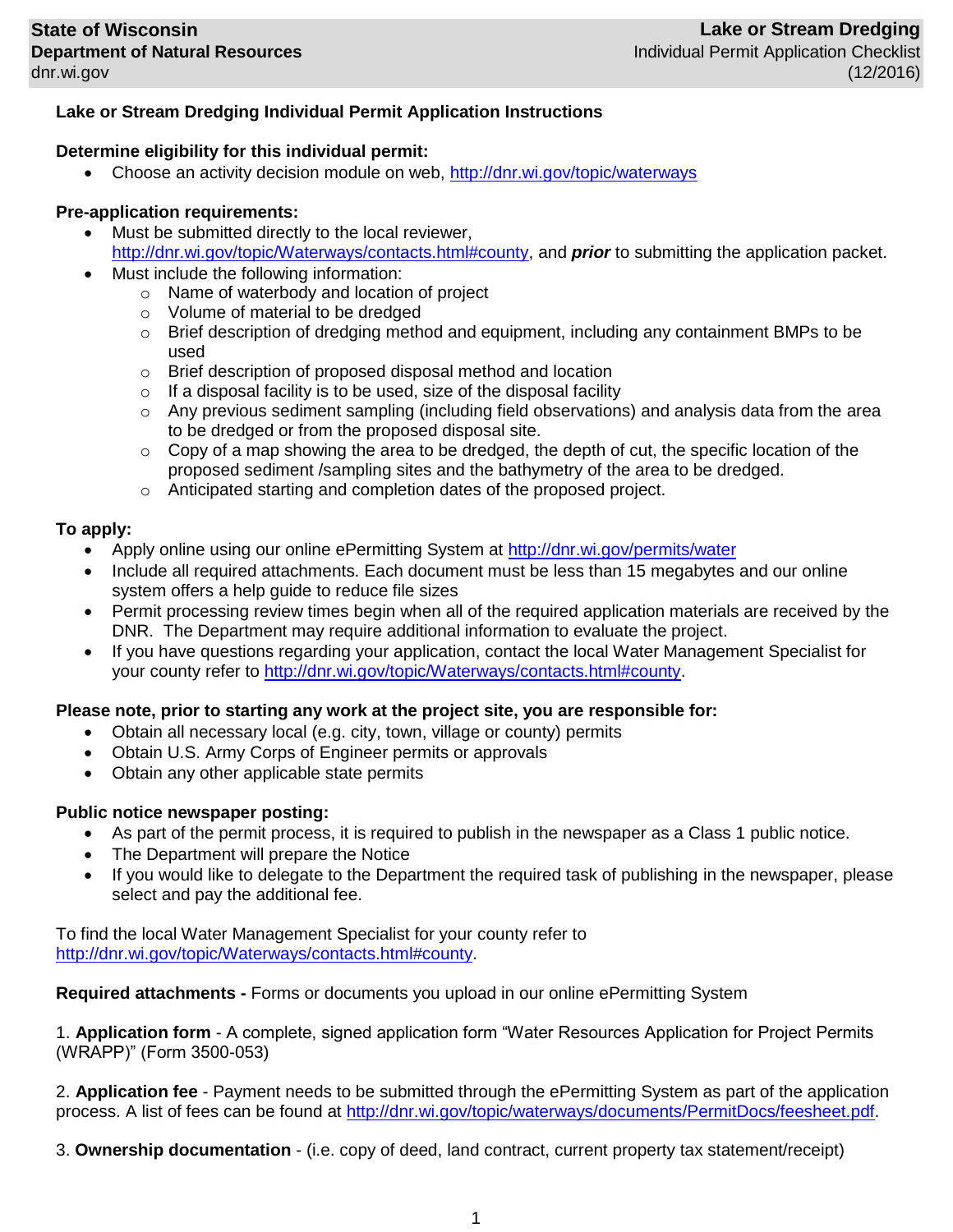4. **Photographs** that clearly show the on-the-ground conditions of the existing project areas. Remember that too much snow cover or vegetation may obscure important details. If possible, have another person stand near the project area for size reference. Color images are preferred.

5. **Site maps** that clearly illustrate the location and perimeter of the project site, and its relationship to nearby water resources (e.g. lakes, rivers, streams, wetlands), major landmarks and roads. Provide copies of relevant maps (e.g. wetland, aerial, topographical, soil, floodplain, or zoning maps), with the project location clearly identified. The Department offers a web mapping tool to assist in creating these maps at [http://dnr.wi.gov/topic/surfacewater/swdv/.](http://dnr.wi.gov/topic/surfacewater/swdv/)

6. **Plans and specifications** that show what you intend to do. Plan drawings should be clear and to scale. Be sure to draw all plans as accurately and detailed as possible. The Department reserves the right to require additional information to evaluate the project.

- Proposed materials indicate what equipment and method of excavation will be used. The application must contain a description of the sequence of construction events including the installation of temporary and permanent erosion control measures and final landscaping and stabilization measures for the spoil disposal area.
- Location sketch sketch or trace a map that clearly indicates that location of the project. Recommended scale is 1"=2000'.
- The top view should include:
	- o Location of the shoreline and the location of the cross-section
	- o Proposed dredge area
	- $\circ$  The spoils disposal area, or if spoils are to be hauled from the site for disposal, provide a map showing where the disposal will occur.
		- Note: Spoil disposal is *not allowed* in wetlands or floodplains
	- o Floodplain and wetland boundary
	- $\circ$  Depth contours up to the limit of the proposed dredging
	- $\circ$  Location of a fixed landmark (such as a building)
	- o Scale and a north arrow
- The cross-section view of the project should be selected approximately perpendicular to the waterbody and include the following:
	- o For Lakes and Streams:
		- Normal water level
		- A profile of the existing bottom and the proposed dredged bottom
		- The scale or dimensions of the drawing
	- o Also for Streams:
		- Elevation of the 100-year floodplain at the cross-section. If no fill will be placed in the floodplain, include only the proposed dredging area in the cross-section.
		- **Existing and proposed stream contours**
- 7. **Narrative description** of your proposal on a separate page. Please include:
	- What the project is, purpose of project, and need for the project
	- How you intend to carry out the project, including methods, materials, and equipment
	- Your proposed construction schedule and sequence of work
	- What temporary and permanent erosion control measures will be used
	- The location of any disposal area for dredged or excavated materials
	- For disturbances or fill, provide a description of type, composition, and quality of materials
	- How you plan to avoid, minimize and mitigate impacts to waterways
	- Area (e.g. linear feet) impacted

8. **Riparian owners list -** Names and addresses of the adjacent property owners.